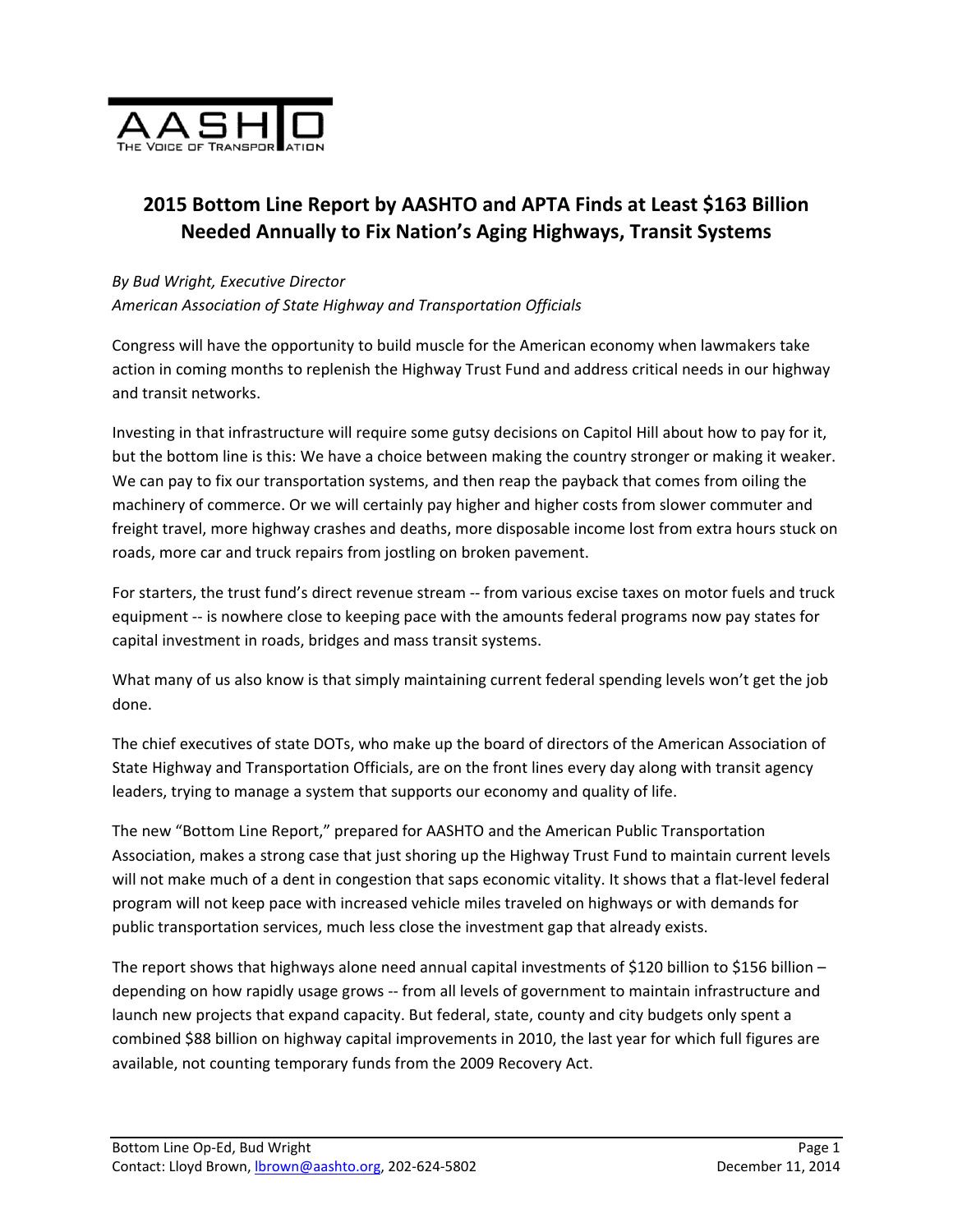That alone leaves a huge gap. But the real problem facing states and local partners is even worse, and underscores the urgent need for more help from Washington.

When we think of the federal contribution to capital projects, we often overlook the separate operating costs state DOTs and local agencies face, from patching potholes and running snow plows to paying worker salaries. Total operating and capital spending by government on highways is about \$156 billion a year; the federal share is only about a fourth, leaving states, cities and counties to make up the rest.

And transit? For 2011, U.S. transit agencies at all levels put \$17.1 billion into their capital budgets. What is needed, says that Bottom Line Report, is \$43 billion a year.

For years, the amount of money the federal government pays states and transit agencies for transportation system investments has held about flat. Some lawmakers would be content to just line up enough revenue to maintain that pace. Yet the real need across the country is for Congress to take bigger strides, do more to close the investment gap.

I began by saying Congress can take this opportunity to build muscle in the economy. Transportation investments do just that.

They create industrial jobs to produce components of bridges and transit equipment, to ship gravel, asphalt, sand and cement to job sites and of course to engineer and build the projects.

Those worker salaries and input purchases ripple through the economy to spur consumer spending. That helps pay back state and federal budgets through more tax revenue, both in the construction phase and for decades to come as those projects pave the way – literally – for commerce to grow as congestion eases.

As our report documents, investing in surface transportation projects also saves lives and cuts other costs associated with vehicle crashes. It supports our quality of life, improving communities and making connections so people can travel efficiently to and from work, to visit family, go shopping or take vacations. It boosts tourism, fosters business expansion and allows U.S. exporters to ship goods more efficiently as they compete for global sales. Improved transportation leads to higher local‐area per capita income and boosts property values.

We are seeing some success. Many states and localities have raised more of their own funds or partnered with private investors to build projects that improve their networks. Congress in 2012 upped the U.S. DOT's loan portfolio dramatically, and that is starting to flow to new infrastructure projects.

But the main federal programs limp along. Like an athlete in training or someone recovering from an illness, it takes commitment and investment to build strength. Not doing so makes us weaker and puts us at greater risk of faltering, while we lose many opportunities for the effort not taken.

‐‐‐‐‐‐‐‐